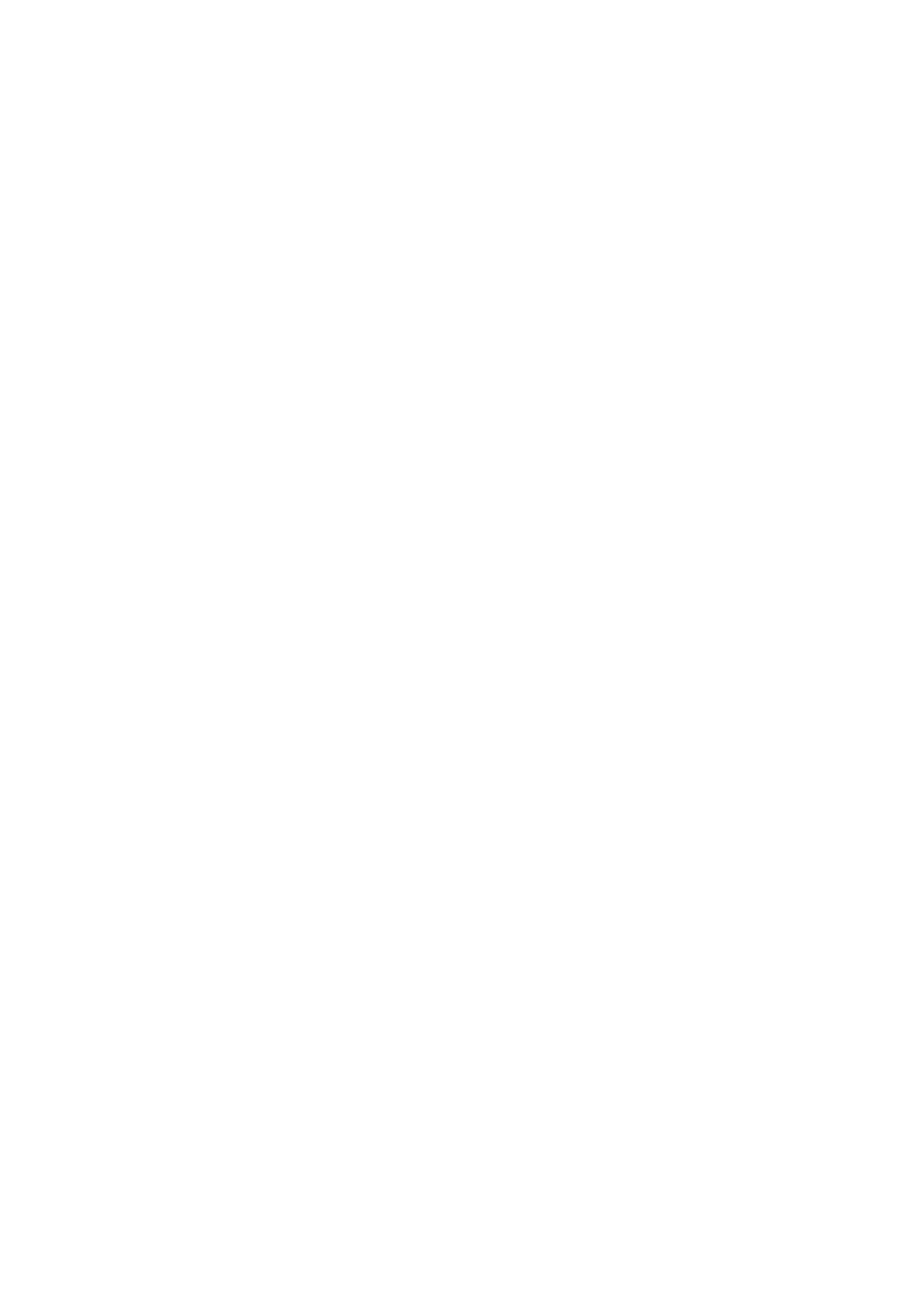# **ANNEX**

### **REVISED RULES OF OPERATION OF THE TECHNICAL COOPERATION FUND**

### **Purpose**

1 The Technical Cooperation Fund (TC Fund) was established by resolution A.593(14) of 20 November 1985, which also resolved that the interest from this fund should be used to assist the Technical Cooperation Programme of the Organization in accordance with proposals approved by the Assembly.

2 In accordance with the decisions of the Technical Cooperation Committee (TCC), the Council and the Assembly relating to IMO technical cooperation policies and the Integrated Technical Cooperation Programme (ITCP) and its guiding principles in support of the 2030 Agenda for Sustainable Development – as enshrined in resolution A.1127(30) – the resources of the TC Fund shall be used to assist developing countries in building human and institutional capacities for the effective implementation and enforcement of the global maritime standards adopted by the Organization.

#### **Resources**

- 3 The resources of the TC Fund shall include:
	- .1 the initial capital base and subsequent transfers from the Trading Fund authorized by the Assembly in resolution A.1112(30);
	- .2 such additional transfers from other funds of the Organization as may be approved by the Assembly;
	- .3 contributions from Member States (including donations made under the contributions incentive scheme) and other donors (countries, institutions, the private sector and individuals); and
	- .4 any income arising from investments of the TC Fund.

#### **General principles for the allocation of the TC Fund resources**

4 Unless otherwise directed by TCC, the Council or the Assembly, the resources of the TC Fund shall be used to finance or co-finance activities that support the objectives, priorities and key principles of ITCP.

5 The resources of the TC Fund shall be expended, so far as possible, in developing countries as well as for developing countries.

6 The Secretariat shall submit to TCC, for approval, proposals for the annual allocations of TC Fund resources to support the delivery of ITCP during a biennium. Such proposals shall identify the ITCP components to be supported, their relationship to the Organization's Strategic Plan, as well as their objectives and funding requirements.

7 Following approval by TCC, the proposals will be incorporated in the draft results-based budget for the biennium for approval by the Council and adoption by the Assembly.